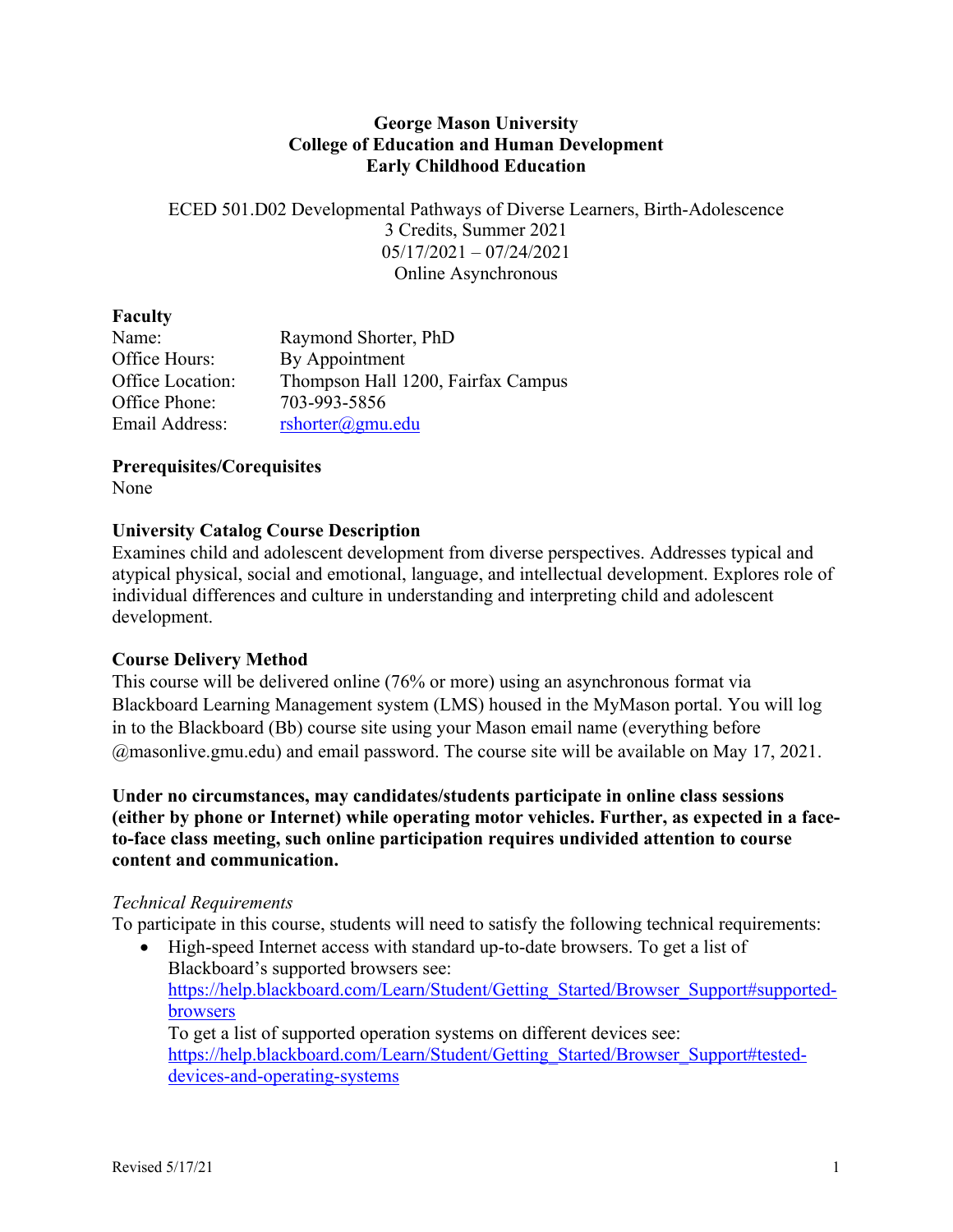- Students must maintain consistent and reliable access to their GMU email and Blackboard, as these are the official methods of communication for this course.
- Students will need a headset microphone for use with the Blackboard Collaborate web conferencing tool. [Delete this sentence if not applicable.]
- Students may be asked to create logins and passwords on supplemental websites and/or to download trial software to their computer or tablet as part of course requirements.
- The following software plug-ins for PCs and Macs, respectively, are available for free download: [Add or delete options, as desire.]
	- o Adobe Acrobat Reader: https://get.adobe.com/reader/
	- o Windows Media Player: https://support.microsoft.com/en-us/help/14209/getwindows-media-player
	- o Apple Quick Time Player: www.apple.com/quicktime/download/

# *Expectations*

- Course Week: Because asynchronous courses do not have a "fixed" meeting day, our week will start on Monday and finish on Sunday.
- Log-in Frequency: Students must actively check the course Blackboard site and their GMU email for communications from the instructor, class discussions, and/or access to course materials at least two times per week.
- Participation: Students are expected to actively engage in all course activities throughout the semester, which includes viewing all course materials, completing course activities and assignments, and participating in course discussions and group interactions.
- Technical Competence: Students are expected to demonstrate competence in the use of all course technology. Students who are struggling with technical components of the course are expected to seek assistance from the instructor and/or College or University technical services.
- Technical Issues: Students should anticipate some technical difficulties during the semester and should, therefore, budget their time accordingly. Late work will not be accepted based on individual technical issues.
- Workload: Please be aware that this course is **not** self-paced. Students are expected to meet *specific deadlines* and *due dates* listed in the **Class Schedule** section of this syllabus. It is the student's responsibility to keep track of the weekly course schedule of topics, readings, activities and assignments due.
- Instructor Support: Students may schedule a one-on-one meeting to discuss course requirements, content or other course-related issues. Those unable to come to a Mason campus can meet with the instructor via telephone or web conference. Students should email the instructor to schedule a one-on-one session, including their preferred meeting method and suggested dates/times.
- Netiquette: The course environment is a collaborative space. Experience shows that even an innocent remark typed in the online environment can be misconstrued. Students must always re-read their responses carefully before posting them, so as others do not consider them as personal offenses. *Be positive in your approach with others and diplomatic in selecting your words*. Remember that you are not competing with classmates, but sharing information and learning from others. All faculty are similarly expected to be respectful in all communications.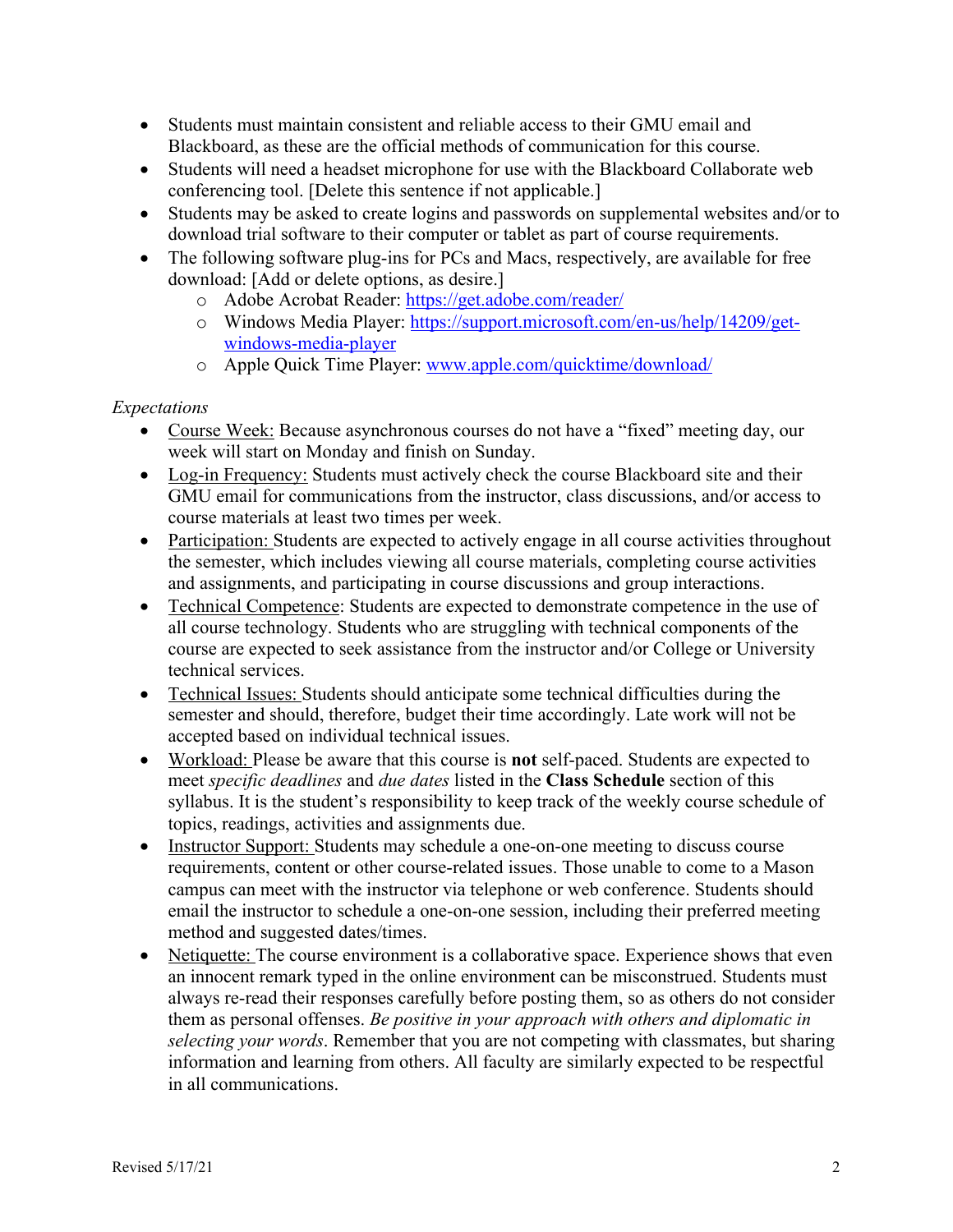• Accommodations: Online learners who require effective accommodations to ensure accessibility must be registered with George Mason University Disability Services.

#### **Learner Outcomes or Objectives**

This course is designed to enable students to do the following:

- 1. Describe the physical, social, emotional, speech and language, and intellectual development of diverse learners from birth through adolescence and explain how to use these understandings to guide learning experiences and relate meaningfully to students.
- 2. Describe the major theories of development and critically examine the theories as they apply to the lives of culturally, linguistically, ability, and socioeconomically diverse children and their families, including children with economic, social, racial, ethnic, religious, physical, and intellectual differences.
- 3. Examine the transactional nature of overall development in the context of the family, community, socioeconomic status, and culture.
- 4. Identify environmental and biological/physical/medical at-risk factors that can contribute to possible developmental disabilities, developmental issues, and atypical development across the physical, social, emotional, speech and language, and intellectual domains.
- 5. Discuss the etiology of and use multiple criteria to identify developmental disorders, including attention deficit disorders, developmental disorders, and giftedness.
- 6. Identify typical developmental milestones of diverse children from birth through adolescence and their cultural and socioeconomic variations.
- 7. Observe and describe overall development in the physical, intellectual, speech and language, social, and emotional domains as it occurs in natural environments and through play.
- 8. Exhibit standards of professionalism, ethical standards, and personal integrity in interactions with classmates, the instructor, and others.
- 9. Use writing as an instructional and assessment tool to generate, gather, plan, organize, and to communicate for a variety of purposes; integrate correct written conventions (i.e., grammar, usage, mechanics, and spelling); and format using current APA style.

**Professional Standards –** Virginia Professional Studies Competencies, Virginia Early Childhood Special Education Endorsement Competencies, Virginia Early/Primary Education PreK-3 (EPK3) Endorsement Competencies, Interstate Teacher Assessment and Support Consortium (InTASC) Standards, Council of Exceptional Children (CEC) and Division of Early Childhood (DEC) Standards, and National Association for the Education of Young Children (NAEYC) Standards

Upon completion of this course, students will have met the following professional standards:

# **Virginia Professional Studies Competencies**

Human Growth and Development (Birth Through Adolescence)

# **CEC Standard Elements**

*CEC 1.1 Beginning special education professionals understand how language, culture, and family background influence the learning of individuals with exceptionalities. CEC 1.2 Beginning special education professionals use understanding of development and individual differences to respond to the needs of individuals with exceptionalities.*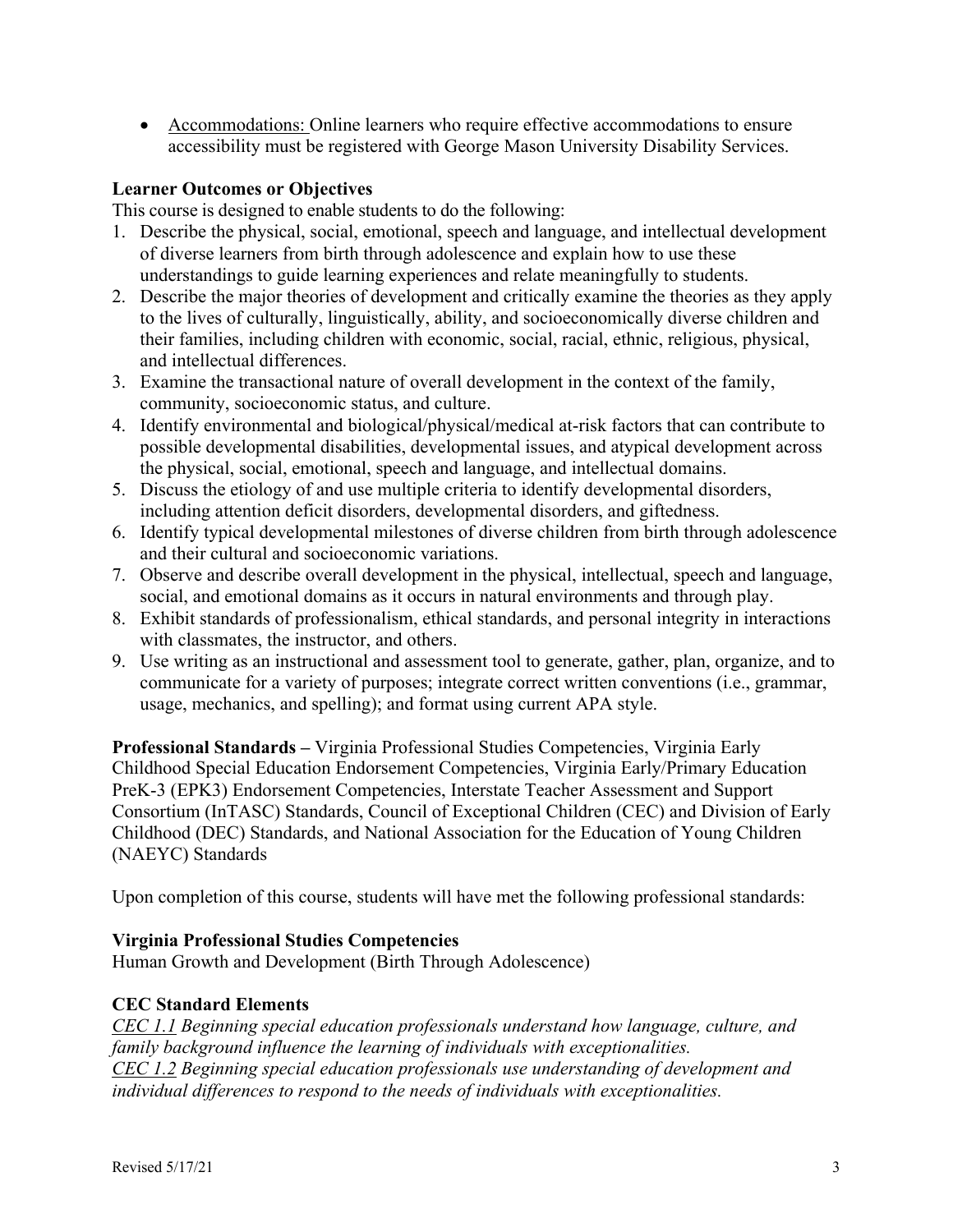#### **NAEYC Standard Elements**

*NAEYC 1a Knowing and understanding young children's characteristics and needs. NAEYC 1b Knowing and understanding the multiple influences on development and learning.*

#### **Required Texts**

- American Psychological Association. (2020). *Publication manual of the American Psychological Association* (7th ed.). Washington, DC: Author. ISBN: 9781433832178
- Lightfoot, C., Cole, M., & Cole. S. (2018). *The development of children* (8th ed.). New York, NY: Worth. ISBN: 9781464178863

#### **Resource Articles**

- Bianco, F., Lombardi, E., Massaro, D., Castelli, I., Valle, A., Marchetti, A., & Lecce, S. (2019). Enhancing advanced theory of mind skills in primary school: A training study with 7-to 8-year-old. *Infant and Child Development, 28*(6), 1-16. doi:10.1002/icd.2155
- Brink, K. A., Gray, K., & Wellman, H. M. (2019). Creepiness creeps in: Uncanny valley feelings are acquired in childhood. *Child Development, 90,* 1202-1214. doi:10.1111/cdev.12999
- Burns-Nader, S., Scofield, J., & Jones, C. (2019). The role of shape and specificity in young children's object substitution*. Infant and Child Development, 28*(2)*,* 1-18*.*  doi:10.1002/icd.2124
- Dillman, J., Gehb, G., Peterlein, C., & Schwarzer, G. (2019). Joint visual attention and locomotor experience: A longitudinal study of infants with treated idiopathic clubfoot*. Infant and Child Development, 28*(2), 1-15. doi: 10.1002/icd.2118
- Forma, V., Anderson, D. I., Provasi, J., Soyez, E., Martial, M., Huet, V., Granjon, L., Goffinet, F., & Barbu-Roth, M. (2019). What does prone skateboarding in the newborn tell us about ontogeny of human locomotion? *Child Development, 90*, 1286-1302. doi:10.1111/cdev.13251
- Gámez, P. B., Griskell, H. L., Sobrevilla, Y. N., & Vazquez, M. (2019). Dual language and English-only learners' expressive and receptive language skills and exposure to peers' language. *Child Development, 90*, 471-479. doi:10.1111/cdev.13197
- Leach, J., Howe, N., & DeHart, G. (2019). "Let's make a place where giants live!": Children's communication during play with siblings and friends from early to middle childhood. *Infant and Child Development, 28*(6), 1-17. doi: 10.1002/icd.2156
- Li, Z., Liu, S., Hartman, S., & Belsky, J. (2018). Interactive effects of early-life income harshness and unpredictability on children's socioemotional and academic functioning in kindergarten and adolescence. *Developmental Psychology, 54*(11), 2101-2112. doi: 10.1037/dev0000601
- Liu et al. (2019). The unique role of father-child numeracy activities in number competence of very young Chinese children. *Infant and Child Development, 28*(4), 1-16. doi: 10.1002/icd.2135
- McCoy, D. C., Jones, S., Roy, A., & Raver, C. C. (2018). Classifying trajectories of social– emotional difficulties through elementary school: Impacts of the Chicago School Readiness Project. *Developmental psychology*, *54*(4), 772.
- Moser, T., Reikerås, E., & Egil Tønnessen, F. (2018). Development of motor-life-skills: variations in children at risk for motor difficulties from the toddler age to preschool age. *European Journal of Special Needs Education*, *33*(1), 118-133.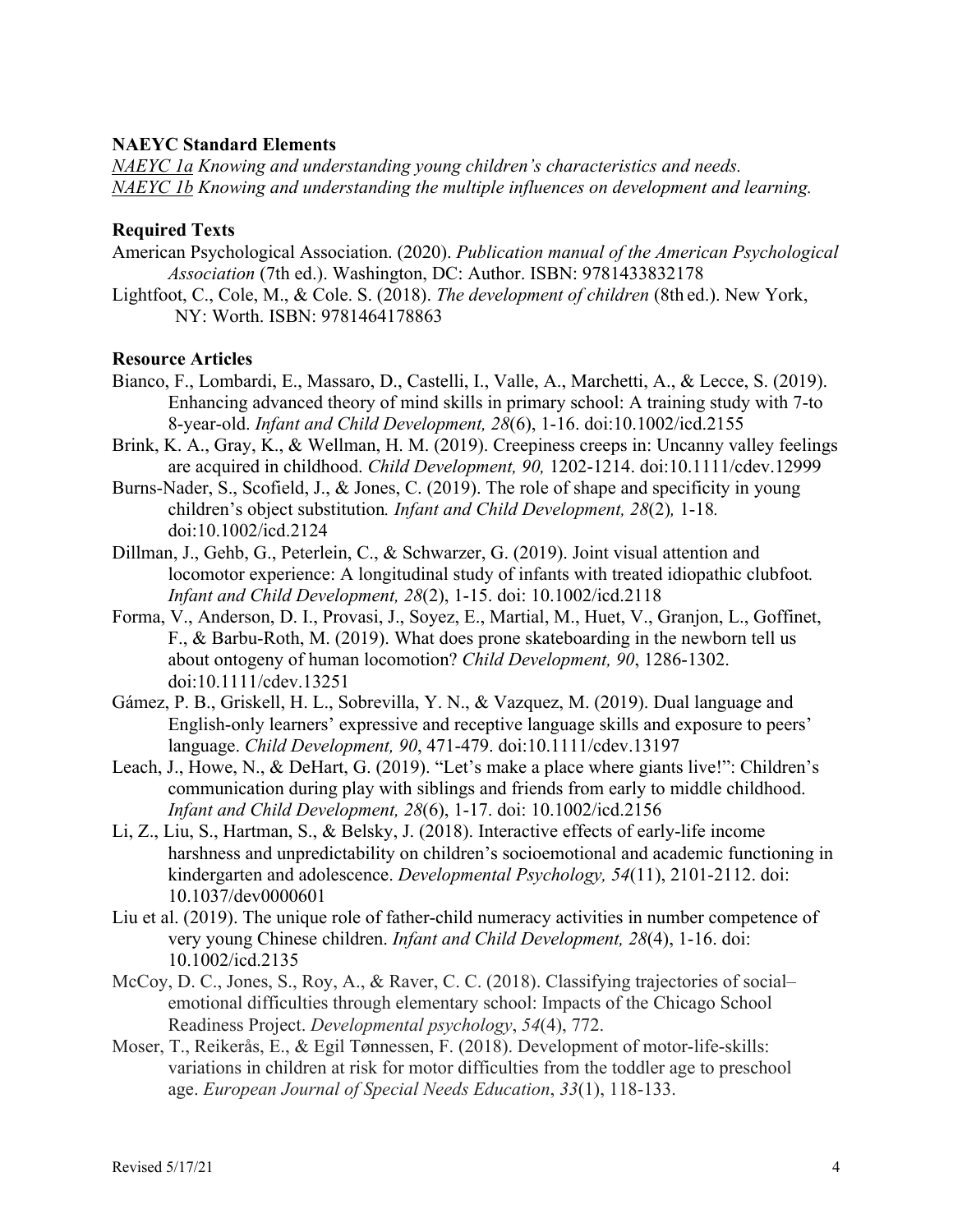- Nelson, T. D., James, T. D., Hankey, M., Nelson, J. M., Lundahl, A., & Espy, K. A. (2017). Early executive control and risk for overweight and obesity in elementary school. *Child Neuropsychology*, *23*(8), 994-1002.
- Petrenko, A., Kanya, M., Rosinski, L., McKay, E. R., & Bridgett, D. J. (2019). Effects of infant negative affect and contextual factors on infant regulatory capacity: The moderating role of infant sex. *Infant and Child Development, 28(*6*),* 1-18. doi*:* 10.1002/icd.2157
- Ramírez-Esparza, N., García-Sierra, A., & Kuhl, P. K. (2017). The impact of early social interactions on later language development in Spanish–English bilingual infants. *Child development*, *88*(4), 1216-1234.
- Shuwairi, S. M. (2019). Haptic exploration of depicted and real objects by 9-month-old infants. *Infant and Child Development, 28*(2), 1-18. doi:10.1002/icd.2125
- St. John, A. M., & Tarullo, A. R. (2019). Neighborhood chaos moderates the association of socioeconomic status and child executive functioning. *Infant and Child Development, 28*(6), 1-19. doi: 10.1002/icd.2153

See Class Schedule for selected Position Statements from the Division of Early Childhood Education (DEC) of the Council for Exceptional Children (CEC), the National Association for the Education of Young Children (NAEYC), and the National Association for Gifted Children (NACG).

This course also requires reading published journal articles on human development. Example journals include the following: *Early Education and Development*, *Child Development*, and *Human Development*. These and other journals are available on the Mason library website.

# **Course Performance Evaluation**

Students are expected to submit all assignments on time in the manner outlined by the instructor (e.g., Blackboard (Bb), VIA, hard copy).

| <b>Assignments</b>                                         | <b>Due Date</b> | <b>Points</b> |
|------------------------------------------------------------|-----------------|---------------|
| Attendance and Participation                               | Ongoing         | 25            |
| Module activities, including journal reflections (see<br>٠ |                 |               |
| course schedule)                                           |                 |               |
| <b>Annotated Articles</b>                                  |                 | 15            |
| Infant/Toddler<br>$\bullet$                                | June 13         | 5             |
| Preschool/Early Childhood<br>$\bullet$                     | June 27         |               |
| Early Elementary/Middle Childhood<br>$\bullet$             | July 11         |               |
| <b>Developmental Milestones</b>                            |                 | 30            |
| Infant/Toddler                                             | June 13         | 10            |
| Preschool/Early Childhood<br>$\bullet$                     | June 27         | 10            |
| Early Elementary/Middle Childhood                          | July 11         | 10            |
| Multiple Influences on Young Children's Development Paper  | June 20         | 10            |
| Adolescent Development and Development of Gifted Students  | July 4          | 5             |
| Activity                                                   |                 |               |
| Case Study Analysis – Infant/Toddler, Preschool, or Early  | July 18         | 15            |
| Elementary                                                 |                 |               |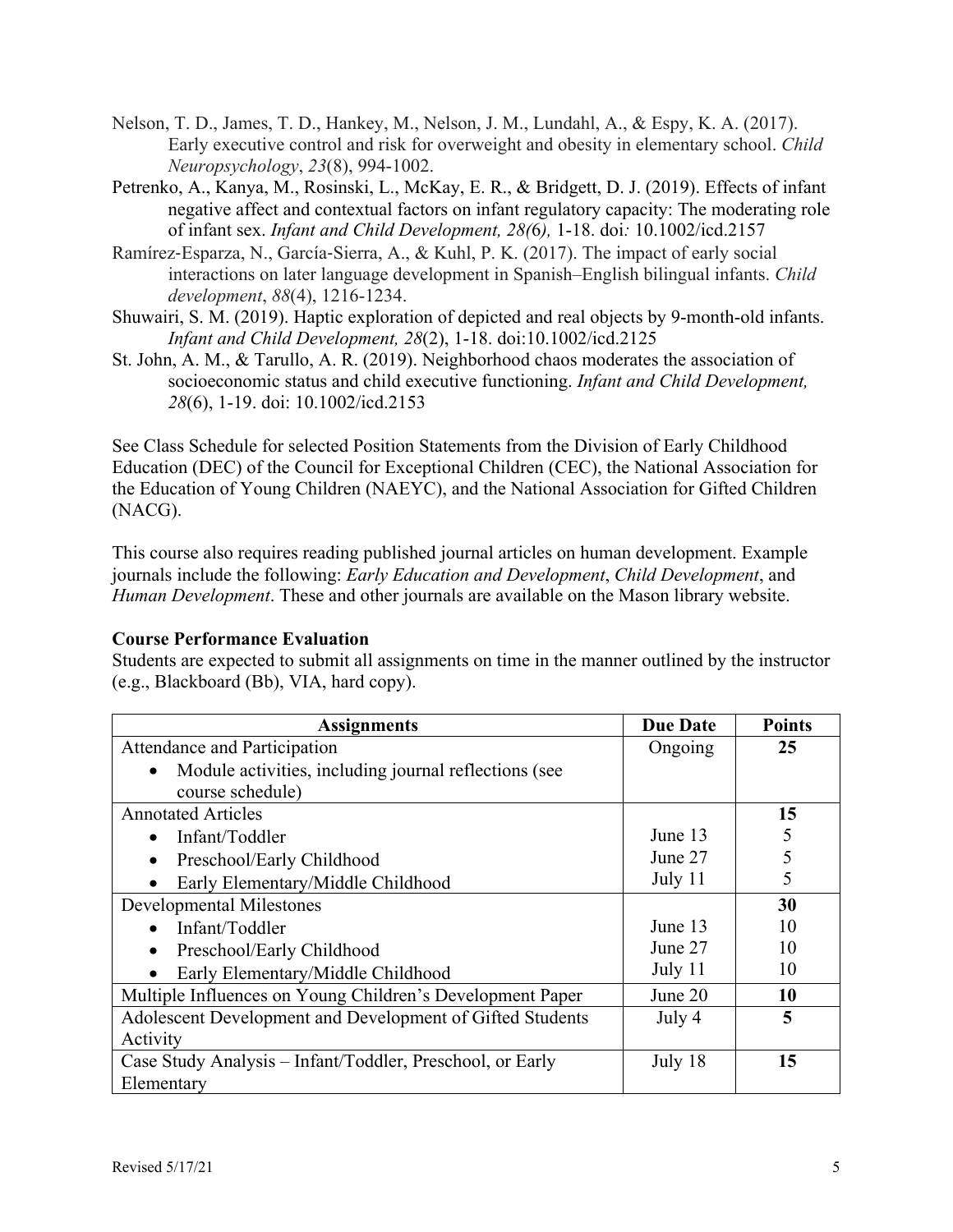| Upload Multiple Influences Paper and Case Study Analysis to | July 19 |     |
|-------------------------------------------------------------|---------|-----|
| VIA                                                         |         |     |
| <b>TOTAL</b>                                                |         | 100 |

#### • **Assignments and/or Examinations**

#### **Article Annotations (15 points, 5 points each)**

Students will explain how research is currently documenting children's development across time. Students will read and annotate three articles. The articles reviewed and prepared for presentation will be provided to students by the course instructor. Annotations will include a brief discussion of the primary research question(s), participants, methods, findings, and conclusions. Students will use the annotation template to document essential elements of the research article and present their annotation to a small discussion group.

| Infant                         | <b>Toddler/Preschool</b>                                       | <b>Early Elementary</b>      |
|--------------------------------|----------------------------------------------------------------|------------------------------|
| Physical – Dillman et al.      | Physical – Moser et al. $(2018)$                               | Physical – Nelson et al.     |
| (2019)                         | Intellectual – Liu et al. $(2019)$                             | (2017)                       |
| Physical – Forma et al.        | Intellectual – Burns-Nader et al.                              | Intellectual – Bianco et al. |
| (2019)                         | (2019)                                                         | (2019).                      |
| Intellectual – Shuwairi et al. | Social-emotional – St. John et al. Intellectual – Brink et al. |                              |
| (2019)                         | (2019)                                                         | (2019)                       |
| Social-Emotional - Petrenko    | Social-emotional – Li et al.                                   | Social-emotional – McCoy et  |
| et al. (2019)                  | (2018)                                                         | al. $(2018)$                 |
| Linguistic – Ramirez-Esparza   | Linguistic – Leach et al.                                      | Linguistic – Gámez et al.    |
| et al. $(2017)$                | (2019)                                                         | (2019)                       |

# **Developmental Milestones (30 points, 10 points each)**

Students will prepare a milestone reference document for infant/toddler (6 months), preschool/early childhood (3 years), and early elementary/middle childhood (8 years). Students will identify the major milestones for each of the following domains: physical, social and emotional, speech and language acquisition, and intellectual/cognitive development. Students will identify developmental progressions using typical age-level ranges. Students will use the course text as the primary resource for this project. Articles and in-class discussions and resources may also be used to enhance the milestones document.

# **Adolescent Development and Development of Gifted Students Assignment (5 points)**

Using a popular film about adolescents, students will complete a three-page written assignment that shows their understanding of (a) adolescent development and (b) the development of gifted students through adolescence, including developmental issues related to gifted education and the use of multiple criteria to identify gifted students.

# **Multiple Influences on Young Children's Development Paper\* (10 points)**

Students will develop a seven- to nine-page paper that describes how the following factors may impact child development and learning:

- Family/family structure
- Socio-economic status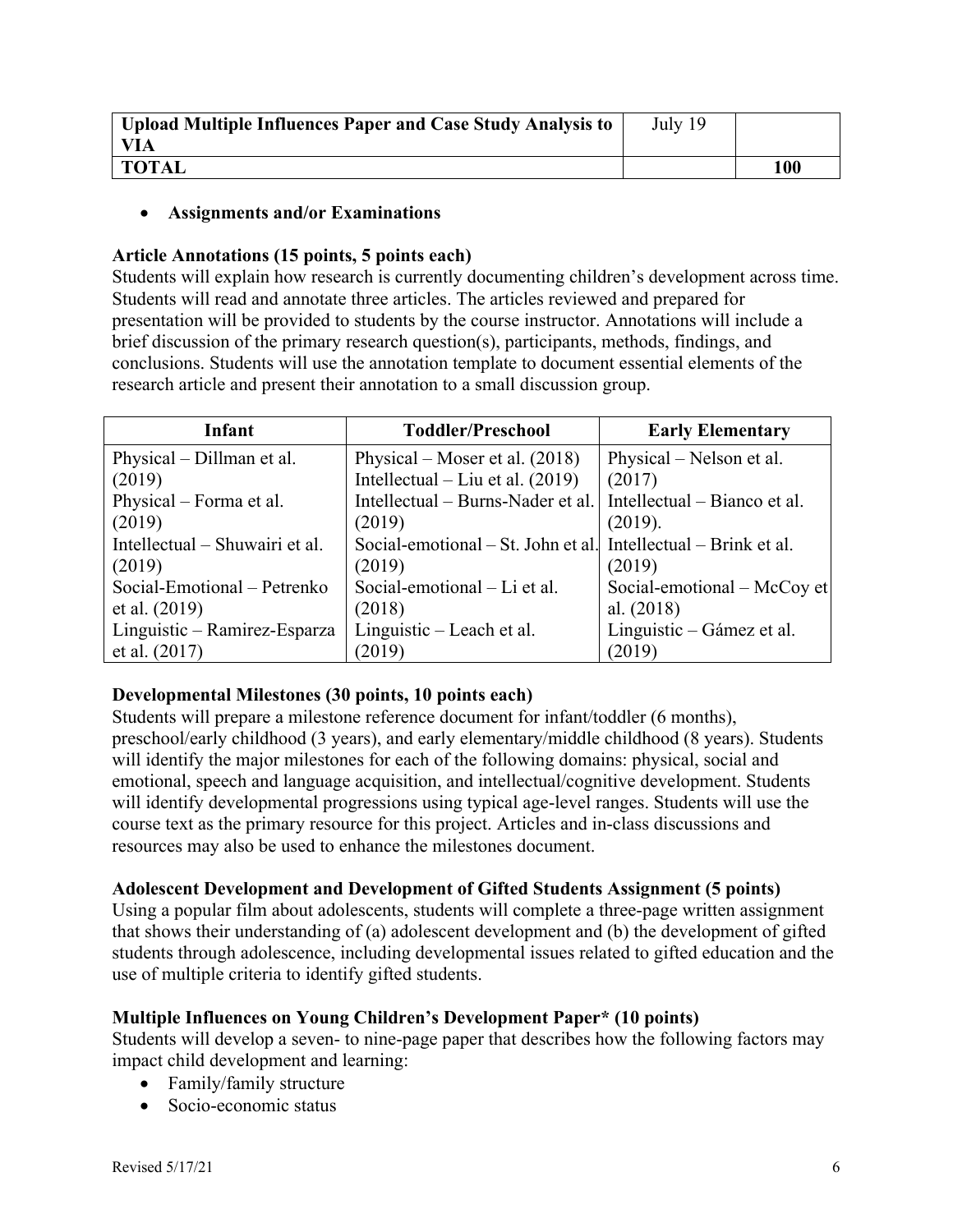- Language and culture
- School
- Community

Students will use in-text citations from the textbook, class discussions, and at least three professional/peer-reviewed articles, book chapters, reports, etc. to support their discussions. Students will include a reference list in APA style.

# **Case Study Analysis\* (15 points)**

Students develop a ten- to twelve-page assignment on a video case study randomly assigned from one of three age groups: Infant/Toddler, Preschool, or Early Elementary. They will view the video and then write a paper that discusses the children's unique characteristics and needs and describes at least one developmental theory that supports their analysis of the video vignette.

- **Part A:** Students will describe the child's unique characteristics and needs in relation to relevant developmental milestones. They will cite specific examples observed in the video cases and support their assertions with current research from the course textbook and/or other course materials, which may be supplemented by information from external scholarly sources. They will discuss each of the following areas:
	- Physical development,
	- Intellectual development,
	- Social and emotional development, and
	- Speech and language development.
- **Part B:** For the case study analysis, students will also identify and discuss one major developmental theory that supports their analysis of the video vignette. These include psychodynamic theory (Freud), psychodynamic theory (Erikson), behaviorist theory (classical conditioning), behaviorist theory (operant conditioning), Piaget's constructive theory, Vygotsky's sociocultural theory, evolutionary theory, social learning theory, information processing theory, and ecological systems theory. Students will respond to the following questions:
	- What are the key tenets of the theory?
	- How does the theoretical perspective provide insight into the case study analyzed?

Students will use in-text citations and include a reference list formatted in APA style.

**\*VIA Upload:** At the end of the semester students will consolidate the **Multiple Influences on Young Children's Development Paper** and the **Case Study Analysis** into one document and submit the consolidated document to VIA through Blackboard.

• **Other Requirements**

# **Attendance and Participation (25 points)**

Because active participation and engagement are imperative for optimal learning, preparation for and participation in online activities will be evaluated based on the following criteria: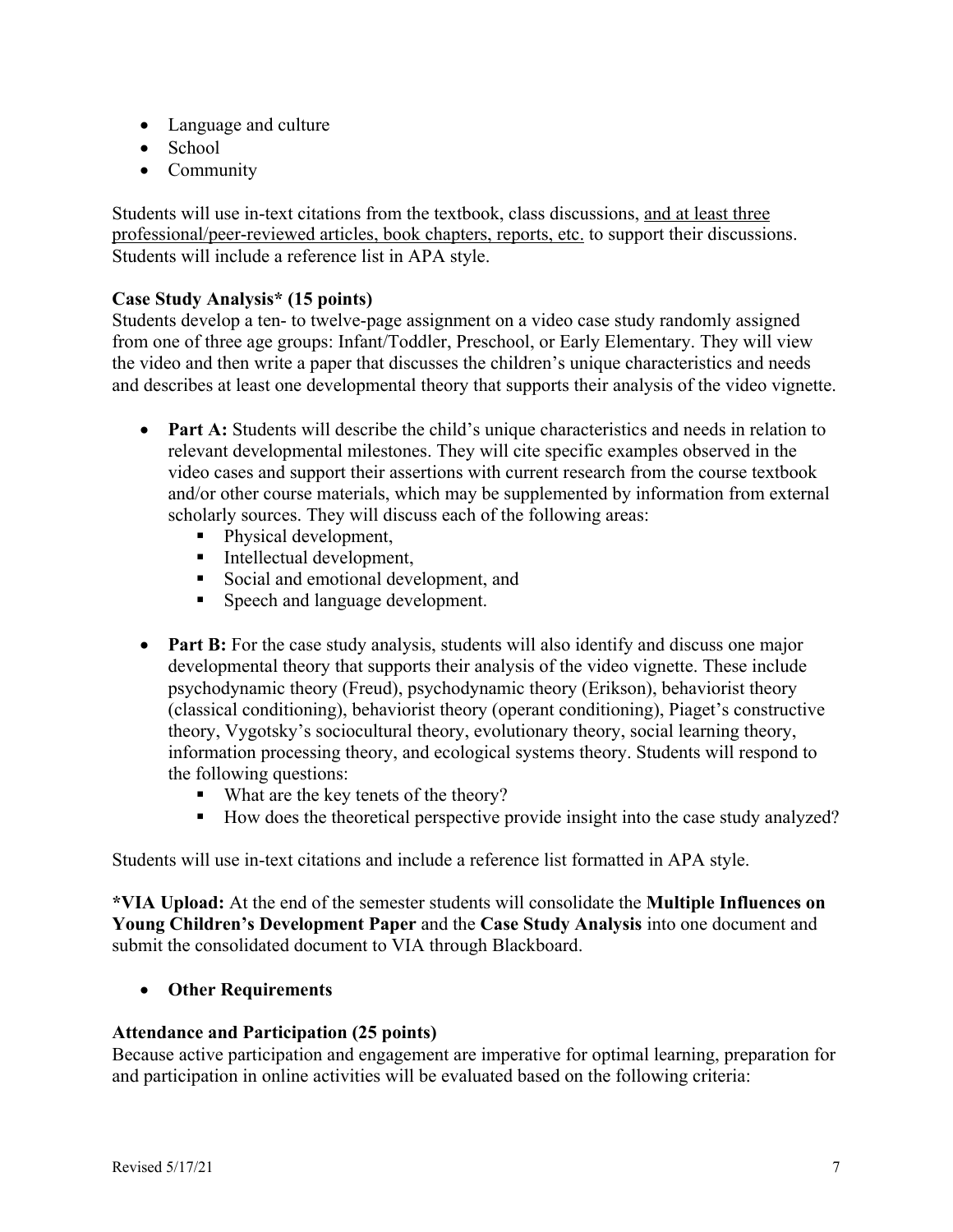- Students complete readings and online content as evidenced by their ability to discuss and write about the concepts presented and examined in the texts as well as participate fully in related activities.
- Students are actively involved in online learning experiences as evidenced by (a) participating in all activities, (b) engaging in small- and large-group discussions, (c) completing written work related to the activities, and (d) supporting the participation and learning of classmates.
- Students show evidence of critical reflective thinking through online discussions, activities, and written reflections.
- Students display professional dispositions at all times while interacting with the instructor and other students.
- Students complete participation activities across the semester that complement the scheduled course topic. Instructors will periodically collect artifacts from the activities. Students who actively engage in the learning experience will receive credit for their efforts. Graded participation activities are not announced and are implemented at the discretion of the instructor.
- Students submit an attendance and participation self-evaluation.

# **Written Assignments**

All formal written assignments will be evaluated for content and presentation. The American Psychological Association, Seventh Edition (APA) style will be followed for all written work. All written work unless otherwise noted must be completed on a word processor and should be proofread carefully. (Use spell check!) If students are not confident of their own ability to catch errors, they should have another person proofread their work. When in doubt, they should check the APA manual. Students may consult the Writing Center for additional writing support. Students will do the following:

- 1. Present ideas in a clear, concise, and organized manner. (Avoid wordiness and redundancy.)
- 2. Develop points coherently, definitively, and thoroughly.
- 3. Refer to appropriate authorities, studies, and examples to document where appropriate. (Avoid meaningless generalizations, unwarranted assumptions, and unsupported opinions.)
- 4. Use correct capitalization, punctuation, spelling, and grammar.
- 5. Type the paper with double spacing, indented paragraphs, 1-inch margins all around, and 12-point Times New Roman font.
- **Grading**

 $A = 95-100$   $A = 90-94$   $B = 87-89$   $B = 80-86$   $C = 70-79$   $F = 70$ Incomplete (IN): This grade may be given to students who are passing a course but who may be unable to complete scheduled coursework for a cause beyond reasonable control.

All CEHD students are held to the university grading policies as described in the Academic Policies section of the current catalog, which can be accessed at http://catalog.gmu.edu. Those students seeking Virginia initial teaching licensure must earn a B- or better in all graduate licensure coursework.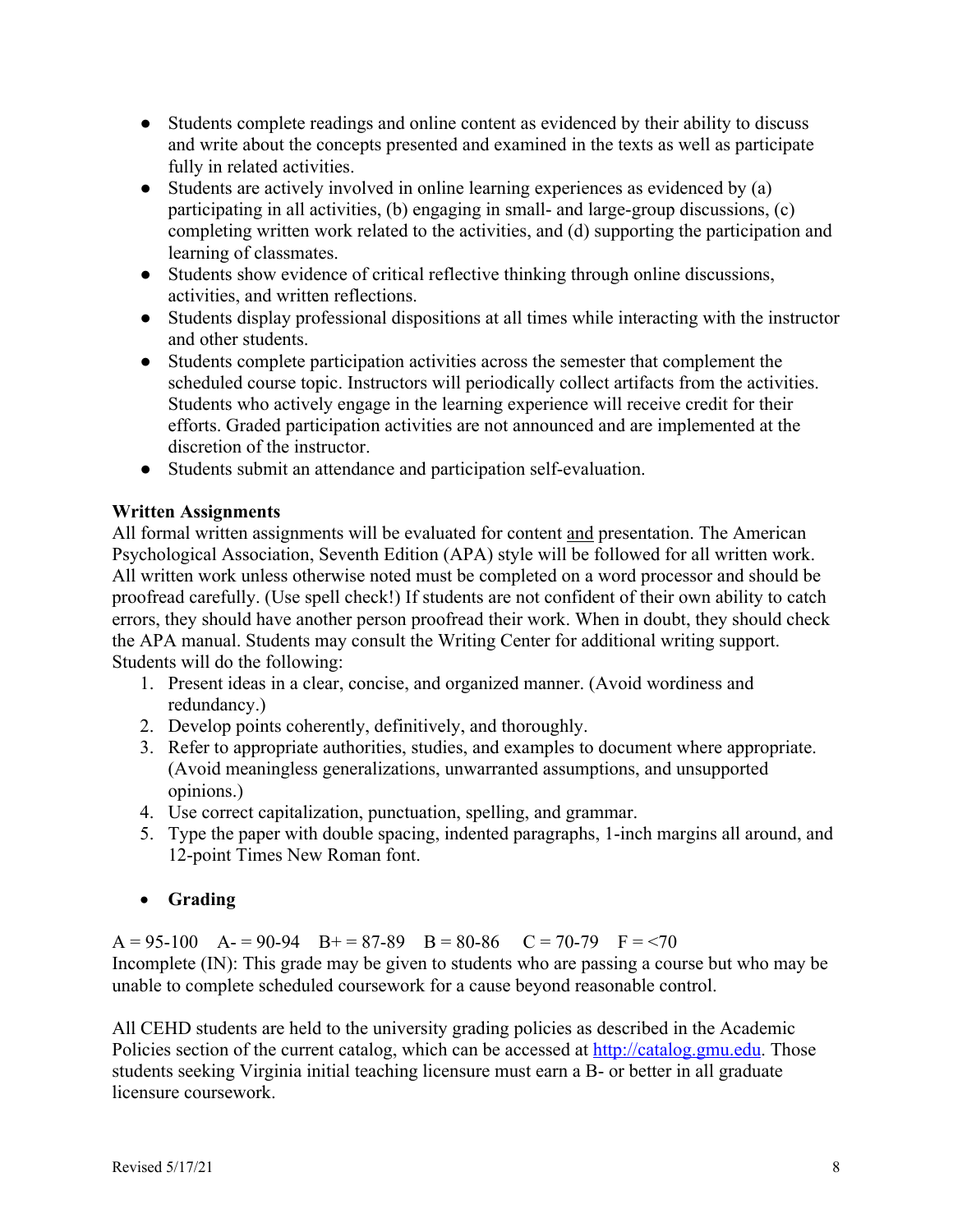#### **Professional Dispositions**

Students are expected to exhibit professional behaviors and dispositions at all times. See https://cehd.gmu.edu/students/policies-procedures/.

# **Class Schedule**

| Date             | <b>Topics</b>                                         | <b>Assignments &amp; Readings Due</b> |
|------------------|-------------------------------------------------------|---------------------------------------|
| Week 1           | Syllabus and Assignments Review                       | Lightfoot et al., Chapters 1, 2       |
| <b>May 17-23</b> |                                                       |                                       |
|                  | <b>Studying Human Development</b>                     | <b>Journal Reflections Due to Bb</b>  |
|                  | <b>Historical beliefs</b>                             | $-$ May 23                            |
|                  | Grand and modern theories of                          |                                       |
|                  | development                                           |                                       |
|                  | Methods to study development<br>$\bullet$             |                                       |
|                  |                                                       |                                       |
|                  | Biological and Cultural Foundations of                |                                       |
|                  | Development                                           |                                       |
|                  | • Development in the context of culture               |                                       |
|                  | Development in the context of family<br>$\bullet$     |                                       |
|                  | Biological/physical/medical factors that<br>$\bullet$ |                                       |
|                  | contribute to development                             |                                       |
| Week 2           | Prenatal Development and Birth                        | Lightfoot et al., Chapters 3, 4       |
| <b>May 24-30</b> | • The prenatal period                                 |                                       |
|                  | Maternal conditions and teratogens<br>$\bullet$       | <b>DEC Position Statement: Low</b>    |
|                  | Etiology of developmental disorders                   | Birth Weight, Prematurity, and        |
|                  | The newborn                                           | <b>Early Intervention</b>             |
|                  | Infancy: The First Three Months                       | <b>Journal Reflections Due to Bb</b>  |
|                  | • Brain development                                   | $-$ May 30                            |
|                  |                                                       |                                       |
|                  | • Theories of early development                       |                                       |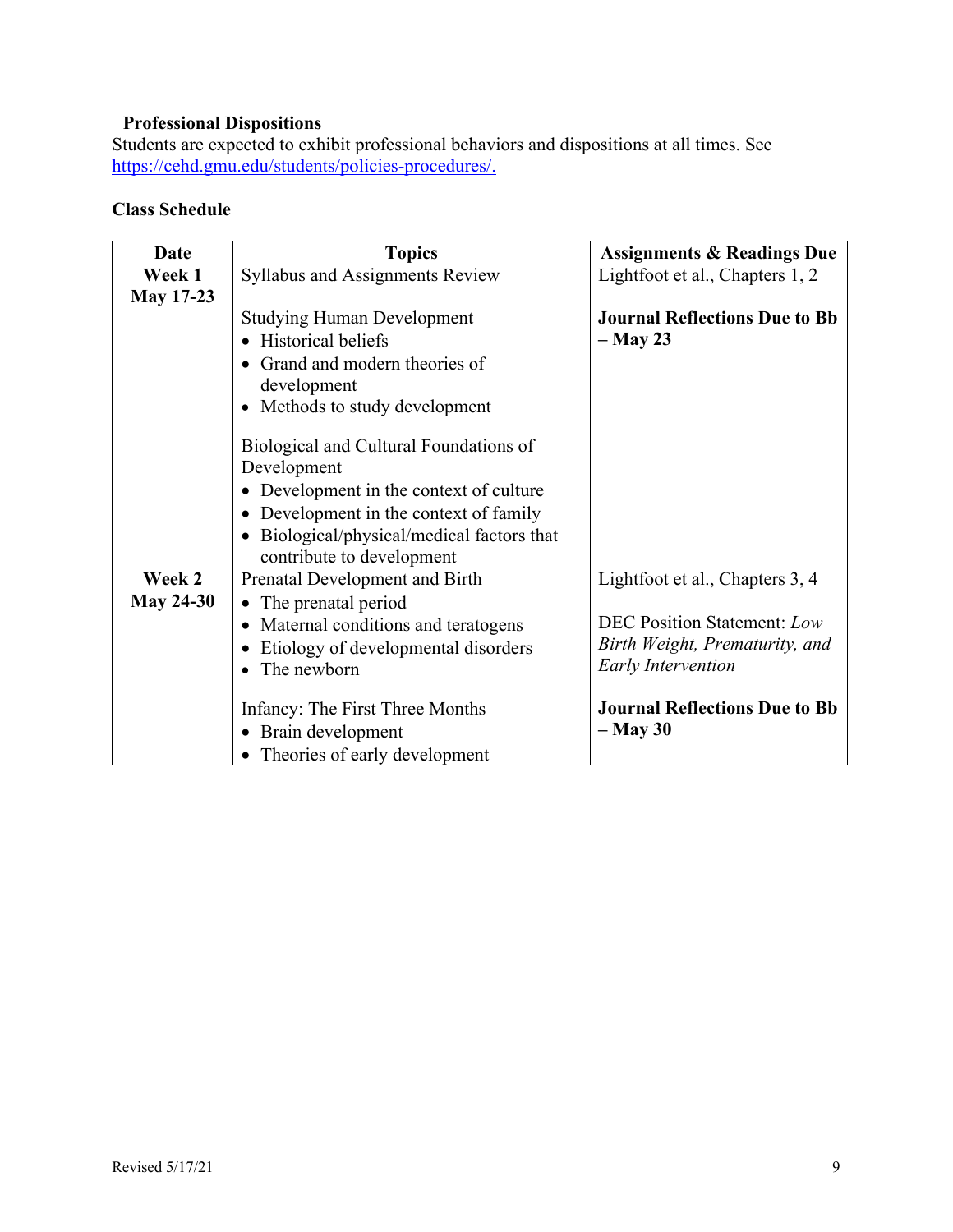| Week 3           | <b>Infancy: Physical and Cognitive</b>                                                                 | Lightfoot et al., Chapters 5, 6,                          |
|------------------|--------------------------------------------------------------------------------------------------------|-----------------------------------------------------------|
|                  |                                                                                                        |                                                           |
| <b>May 31-</b>   | Development                                                                                            | 10                                                        |
| June 6           | • Physical growth and brain development                                                                |                                                           |
|                  | Fine and gross motor development                                                                       | <b>Journal Reflections Due to Bb</b>                      |
|                  | Cognitive development<br>$\bullet$                                                                     | $-June 6$                                                 |
|                  | Attention and memory<br>$\bullet$                                                                      |                                                           |
|                  | • Selecting appropriate resources                                                                      |                                                           |
|                  | <b>Infancy: Social and Emotional Development</b><br>Infant emotions<br>Relationships<br>$\bullet$      |                                                           |
|                  |                                                                                                        |                                                           |
|                  | Communication<br>$\bullet$                                                                             |                                                           |
|                  | • Guide learning experiences                                                                           |                                                           |
|                  | Family, Cultural, and Community Contexts<br>of Development                                             |                                                           |
|                  | • Parenting and development                                                                            |                                                           |
|                  | • Communities and culture influence on                                                                 |                                                           |
|                  | development                                                                                            |                                                           |
|                  | The role of media on early development<br>$\bullet$                                                    |                                                           |
| Week 4           | Early Childhood: Speech and Language                                                                   | Lightfoot et al., Chapters 7, 8                           |
| <b>June 7-13</b> | Acquisition                                                                                            |                                                           |
|                  | • Phonological, semantic, grammar, and                                                                 | <b>NAGC Position Statement:</b>                           |
|                  | pragmatic development                                                                                  | Redefining Giftedness for a                               |
|                  |                                                                                                        | New Century: Shifting the                                 |
|                  | • Theories of language acquisition                                                                     | Paradigm                                                  |
|                  |                                                                                                        |                                                           |
|                  | Early Childhood: Physical and Cognitive                                                                | Due to Bb by June 13 -                                    |
|                  | Development                                                                                            | <b>Article Annotation 1:</b>                              |
|                  | • Theories of development                                                                              | <b>Infant/Toddler</b>                                     |
|                  | • Physical growth and health                                                                           |                                                           |
|                  | • Fine and gross motor development                                                                     | Due to Bb by June 13 -                                    |
|                  | • Cognitive development, including students<br>with disabilities/disorders and those who<br>are gifted | <b>Developmental Milestones:</b><br><b>Infant/Toddler</b> |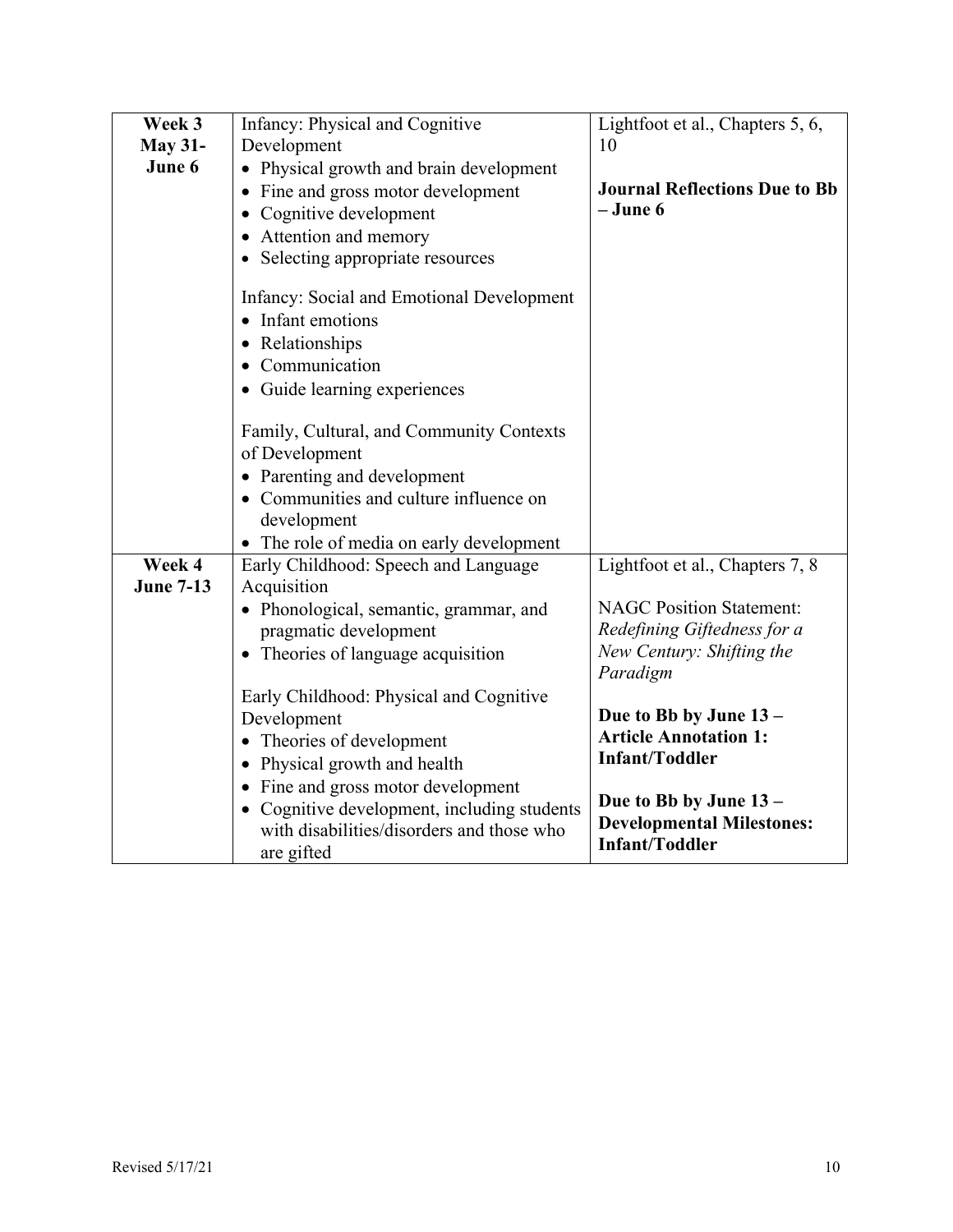| Week 5            | Early Childhood: Social and Emotional                | Lightfoot et al., Chapter 9         |
|-------------------|------------------------------------------------------|-------------------------------------|
| <b>June 14-20</b> | Development                                          |                                     |
|                   | • Identity and moral development                     | <b>NAGC Position Statement:</b>     |
|                   | • Developmentally appropriate expectations           | Nurturing Social and                |
|                   | for self-regulation and behavior                     | <b>Emotional Development of</b>     |
|                   | • Nurturing social and emotional                     | Gifted Children                     |
|                   | development, including children with                 |                                     |
|                   | disabilities/disorders and those who are             | <b>NAEYC</b> Position Statement:    |
|                   | gifted                                               | Developmentally Appropriate         |
|                   |                                                      | Practice in Early Childhood         |
|                   | Applying Development to Learning                     | Programs Serving Children           |
|                   | Experiences                                          | From Birth Through Age 8            |
|                   | • Meeting the needs of culturally,                   |                                     |
|                   | linguistically, ability, and                         | Due to Bb by June 20 -              |
|                   | socioeconomically diverse children and               | <b>Multiple Influences on Young</b> |
|                   | their families                                       | <b>Children's Development</b>       |
|                   | Selecting culturally and linguistically<br>$\bullet$ | Paper                               |
|                   | appropriate resources                                |                                     |
|                   | • Guiding learning experiences and making            |                                     |
|                   | them meaningful to students, including               |                                     |
|                   | students with developmental                          |                                     |
|                   | disabilities/disorders and those who are             |                                     |
|                   | gifted                                               |                                     |
| Week 6            | Middle Childhood: Physical and Cognitive             | Lightfoot et al., Chapters 11, 13   |
| <b>June 21-27</b> | Development                                          |                                     |
|                   | • Theories of development                            | <b>NAGC Position Statement:</b>     |
|                   | • Individual differences, including                  | Identifying and Serving             |
|                   | disabilities/disorders and giftedness                | Culturally and Linguistically       |
|                   | • Using multiple criteria to identify gifted         | Diverse Gifted Students             |
|                   | students, including measuring IQ                     |                                     |
|                   |                                                      | Due to Bb by June 27 -              |
|                   | Middle Childhood: Social & Emotional                 | <b>Article Annotation</b>           |
|                   | Development                                          | 2: Preschool/Early Childhood        |
|                   | Theories of development<br>$\bullet$                 |                                     |
|                   | Moral development<br>$\bullet$                       | Due to Bb by June 27-               |
|                   | Parental and peer influence<br>$\bullet$             | <b>Developmental Milestones:</b>    |
|                   |                                                      | <b>Preschool/Early Childhood</b>    |
| Week 7            | Middle Childhood: School as a Context for            | Lightfoot et al., Chapter 12        |
| <b>June 28-</b>   | Development                                          |                                     |
| July 4            | • School readiness                                   | Due to Bb by July $4-$              |
|                   | • Addressing developmental                           | <b>Adolescent Development and</b>   |
|                   | disabilities/disorders, giftedness, and              | <b>Development of Gifted</b>        |
|                   | developmental differences in schools                 | <b>Students Activity</b>            |
|                   |                                                      |                                     |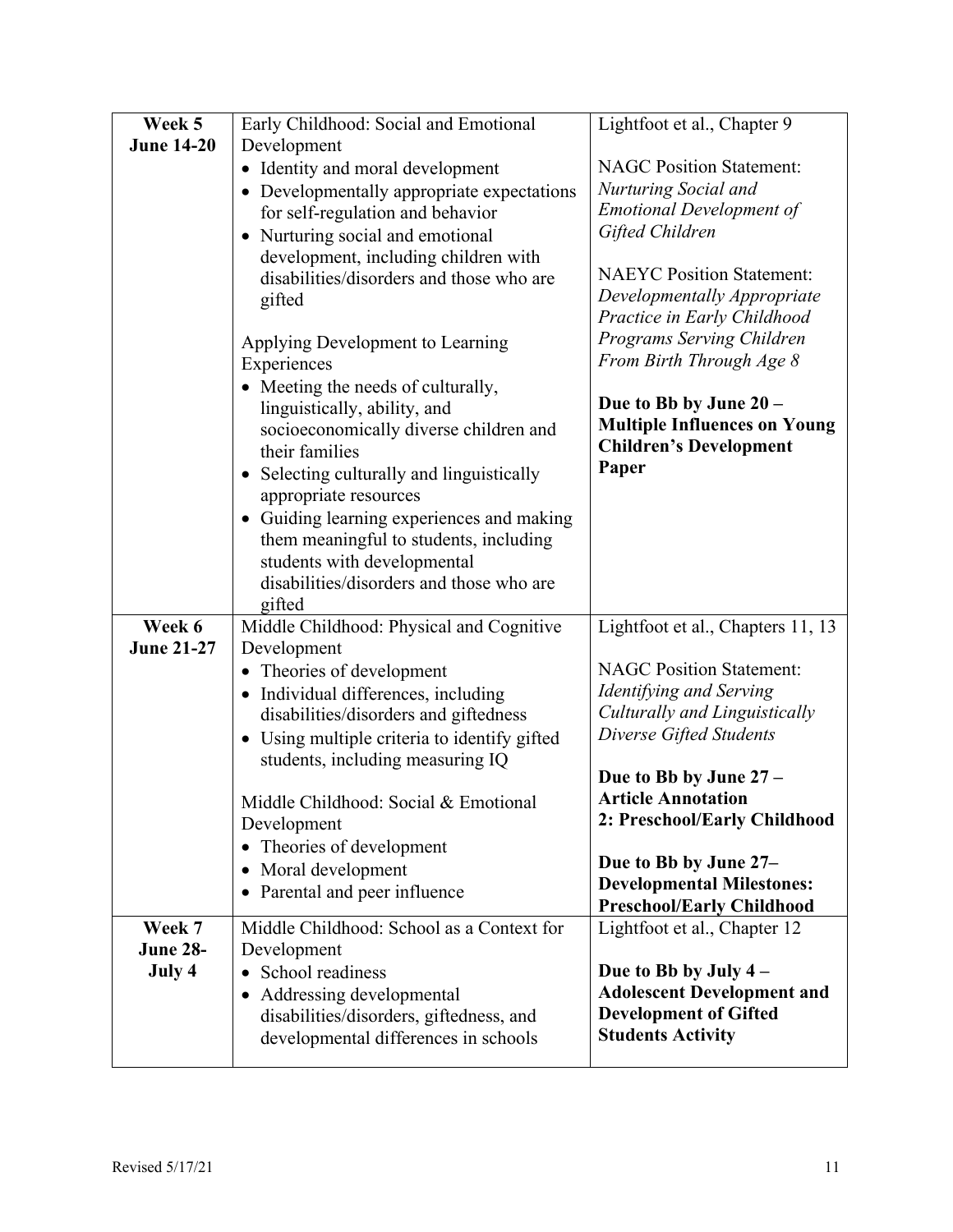| Week 8            | Adolescence: Physical and Cognitive       | Lightfoot et al., Chapters 14, 15    |
|-------------------|-------------------------------------------|--------------------------------------|
| <b>July 5-11</b>  | Development                               |                                      |
|                   | Theories of development                   |                                      |
|                   | Puberty and physical development          | Due to Bb by July 11 -               |
|                   | Moral development                         | <b>Presenters Article Annotation</b> |
|                   |                                           | 3: Early Elementary/Middle           |
|                   | Adolescence: Social and Emotional         | <b>Childhood</b>                     |
|                   | Development                               |                                      |
|                   | • Regulating emotions                     | Due to Bb by July 11 -               |
|                   | Parent and peer relationships             | <b>Developmental Milestones:</b>     |
|                   | Identity                                  | <b>Early Elementary/Middle</b>       |
|                   |                                           | <b>Childhood</b>                     |
| Week 9            | <b>Review of Developmental Milestones</b> | Due to Bb by July 18 – Case          |
| <b>July 12-18</b> | Theories                                  | <b>Study Analysis Paper</b>          |
|                   | Typical and atypical development          |                                      |
|                   | Influences on development                 |                                      |
|                   | Developmental disorders<br>$\bullet$      |                                      |
|                   | Development of children who are gifted    |                                      |
|                   |                                           |                                      |
|                   | Supporting and Enhancing Development in   |                                      |
|                   | Young Children                            |                                      |
|                   | Selecting resources                       |                                      |
|                   | Creating meaningful learning experiences  |                                      |
| Week 10           | Final exams week                          | Due to VIA Assessment by             |
| <b>July 19-24</b> |                                           | July 20 - Consolidated               |
|                   |                                           | <b>Multiple Influences and Case</b>  |
|                   |                                           | <b>Study Analysis Paper (ALL</b>     |
|                   |                                           | <b>IN ONE DOCUMMENT)</b>             |

Note: Faculty reserves the right to alter the schedule as necessary, with notification to students.

# **Core Values Commitment**

The College of Education and Human Development is committed to collaboration, ethical leadership, innovation, research-based practice, and social justice. Students are expected to adhere to these principles: http://cehd.gmu.edu/values/.

# **GMU Policies and Resources for Students**

# *Policies*

- Students must adhere to the guidelines of the Mason Honor Code (see https://catalog.gmu.edu/policies/honor-code-system/).
- Students must follow the university policy for Responsible Use of Computing (see https://universitypolicy.gmu.edu/policies/responsible-use-of-computing/).
- Students are responsible for the content of university communications sent to their Mason email account and are required to activate their account and check it regularly. All communication from the university, college, school, and program will be sent to students **solely** through their Mason email account.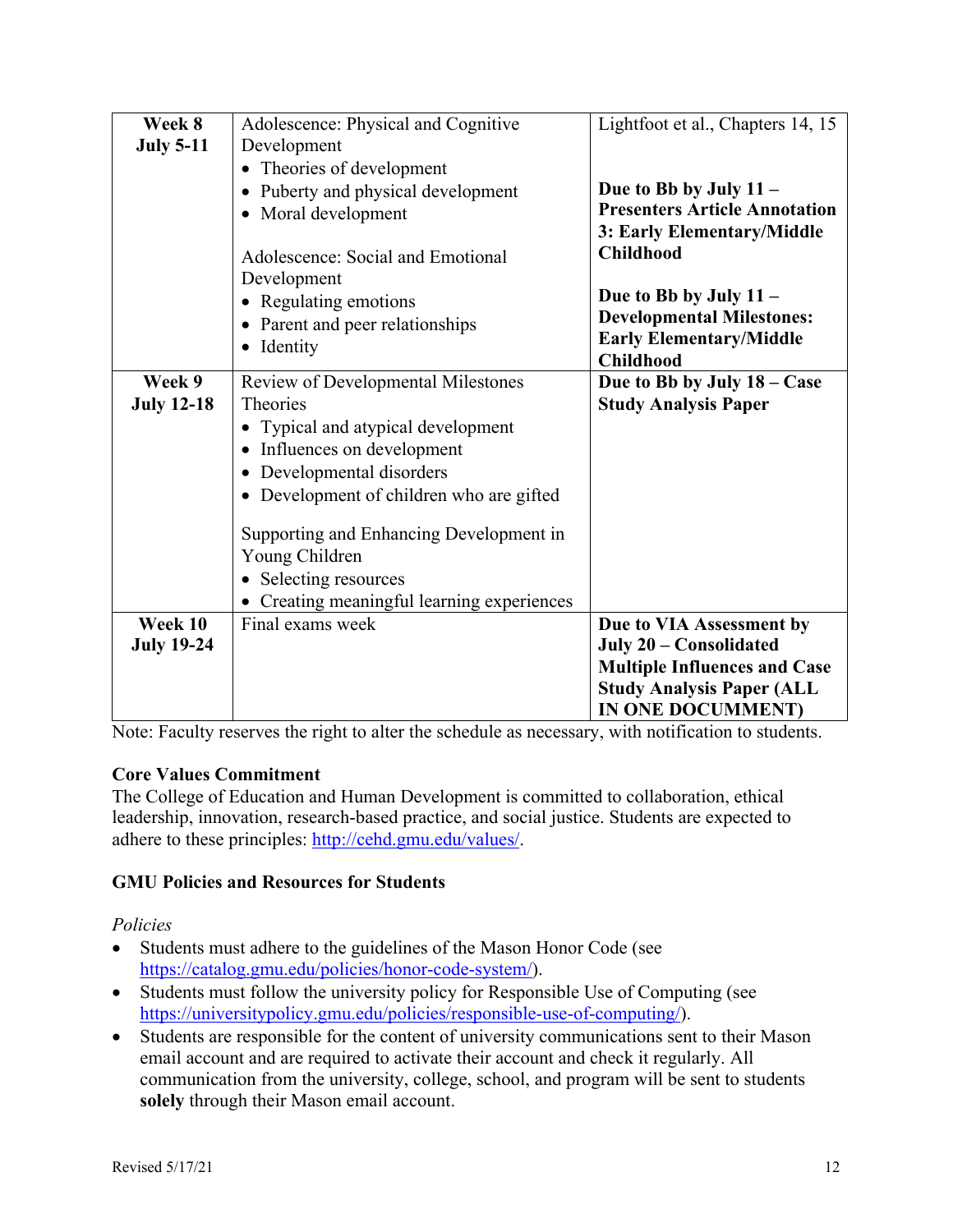- Students with disabilities who seek accommodations in a course must be registered with George Mason University Disability Services. Approved accommodations will begin at the time the written letter from Disability Services is received by the instructor (see http://ds.gmu.edu/).
- Students must follow the university policy stating that all sound emitting devices shall be silenced during class unless otherwise authorized by the instructor.

#### *Campus Resources*

- Support for submission of assignments to Tk20/VIA should be directed to tk20help@gmu.edu or https://cehd.gmu.edu/aero/tk20. Questions or concerns regarding use of Blackboard should be directed to https://its.gmu.edu/knowledge-base/blackboardinstructional-technology-support-for-students/.
- For information on student support resources on campus, see https://ctfe.gmu.edu/teaching/student-support-resources-on-campus.

**Notice of mandatory reporting of sexual assault, interpersonal violence, and stalking:** As a faculty member, I am designated as a "Responsible Employee," and must report all disclosures of sexual assault, interpersonal violence, and stalking to Mason's Title IX Coordinator per University Policy 1202. If you wish to speak with someone confidentially, please contact one of Mason's confidential resources, such as Student Support and Advocacy Center (SSAC) at 703- 380-1434 or Counseling and Psychological Services (CAPS) at 703-993-2380. You may also seek assistance from Mason's Title IX Coordinator by calling 703-993-8730, or emailing titleix@gmu.edu.

**For additional information on the College of Education and Human Development, please visit our website: http://cehd.gmu.edu.**